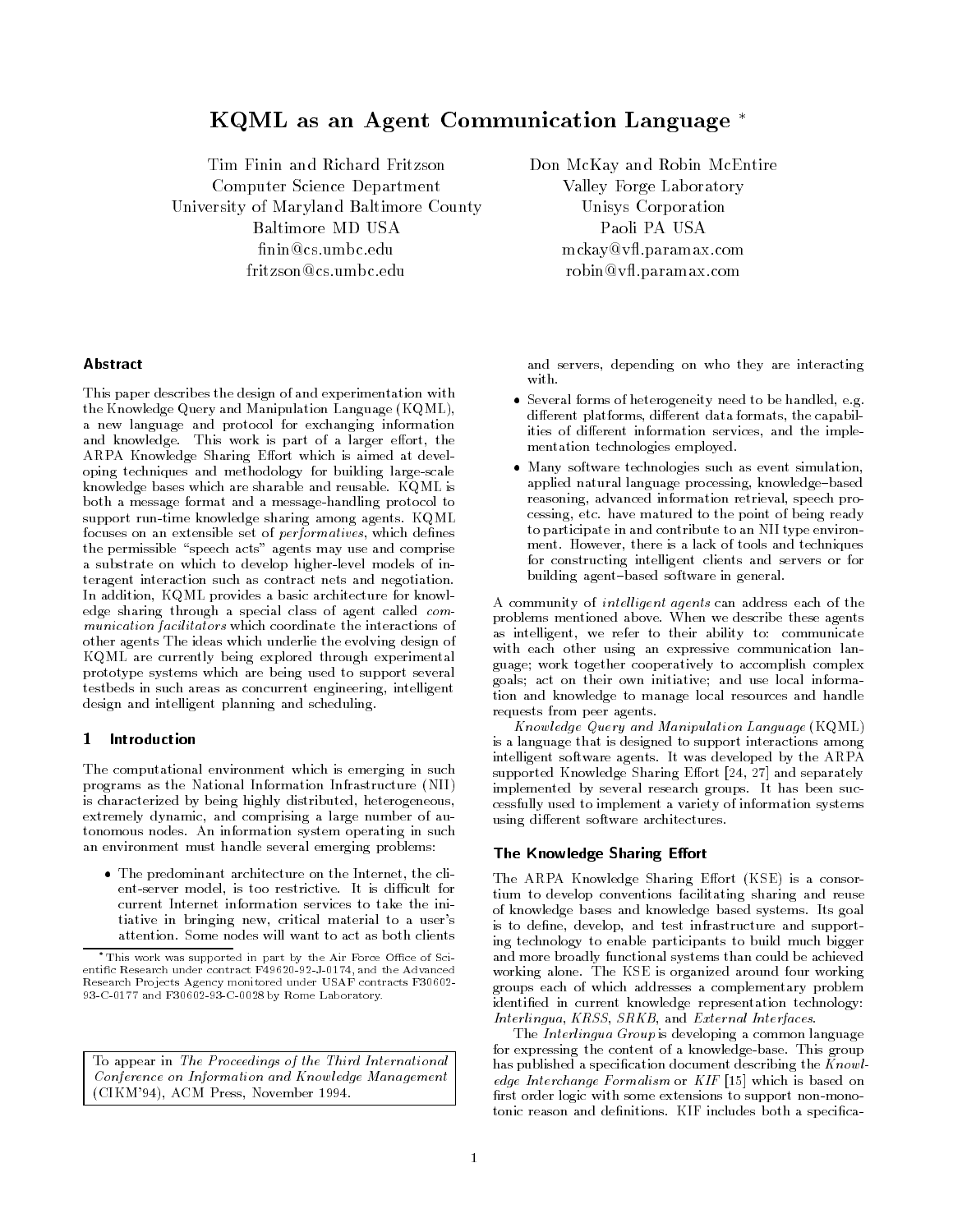tion of a syntax for the language as well as a specication for the semantics. KIF can be used to support the translation from one content language to another or as a common content language between two agents which use different native representation languages. Information of KIF and associated tools and is available from http://www.cs.umbc.edu- /kse/kif/ .

The KRSS Group (Knowledge Representation System Specification) is focussed on defining common constructs within families of representation languages. It has recently finished a common specification for terminological representations in the KL-ONE family. This document and other information on the KRSS group is available as http://www. cs.umbc.edu/kse/krss/ .

The SRKB Group (Shared, Reusable Knowledge Bases) is concerned with facilitating consensus on contents of sharable knowledge bases, with sub-interests in shared knowledge for particular topic areas and in topic-independent development tools and methodologies. It has established a repository for sharable ontologies and tools which is available over the Internet as http://www.cs.umbc.edu/kse/srkb/

The scope of the *External Interfaces Group* is the runtime interactions between knowledge based systems and other modules in a run-time environment. Special attention has been given to two important cases - communication between two knowledge-based systems and communication between a knowledge-based system and a conventional database management system [26]. The KQML language is one of the main results which have come out of the external interfaces group of the KSE. General information is available from http://www.cs.umbc.edu/kqml.

#### KQML and Intelligent Information Integration  $2^{\circ}$

We could address many of the difficulties of communication between intelligent agents described in the Introduction by giving them a common language. In linguistic terms, this means that they would share a common syntax, semantics and pragmatics.

Getting information processes, especially AI processes, to share a common syntax is a major problem. There is no universally accepted language in which to represent information and queries. Languages such as KIF [15], extended SQL, and LOOM [22] have their supporters, but there is also a strong position that it is too early to standardize on any representation language [19]. As a result, it is currently necessary to say that two agents can communicate with each other if they have a common representation language or use languages that are inter-translatable.

Assuming a common or translatable language, it is still necessary for communicating agents to share a framework of knowledge in order to interpret message they exchange. This is not really a shared semantics, but a shared ontology. There is not likely to be one shared ontology, but many. Shared ontologies are under development in many important application domains such as planning and scheduling, biology and medicine.

Pragmatics among computer processes includes 1) knowing who to talk with and how to find them and 2) knowing how to initiate and maintain an exchange. KQML is concerned primarily with pragmatics (and secondarily with se mantics). It is a language and a set of protocols that support computer programs in identifying, connecting with and exchanging information with other programs.



Figure 1: Several basic communication protocols are supported in KQML.

# Agent Communication Protocols

There are a variety of interprocess information exchange protocols. In the simplest, one agent acts as a client and sends a query to another agent acting as a server and then waits for a reply, as is shown between agents A and B in Figure 1. The server's reply might consist of a single answer or a collection or set of answers. In another common case, shown between agents A and C, the server's reply is not the complete answer but a handle which allows the client to ask for the components of the reply, one at a time. A common example of this exchange occurs when a client queries a relational database or a reasoner which produces a sequence of instantiations in response. Although this exchange requires that the server maintain some internal state, the individual transactions are as before  $-$  involving a synchronous communication between the agents. A somewhat different case occurs when the client subscribes to a server's output and an indefinite number of *asynchronous* replies arrive at irregular intervals, as between agents A and D in Figure 1. The client does not know when each reply message will be arriving and may be busy performing some other task when they do.

There are other variations of these protocols. Messages might not be addressed to specic hosts, but broadcast to a number of them. The replies, arriving synchronously or asynchronously have to be collated and, optionally, associated with the query that they are replying to.

# **Facilitators and Mediators**

One of the design criteria for KQML was to produce a language that could support a wide variety of interesting agent architectures. Our approach to this is to introduce a small number of KQML performatives which are used by agents to describe the meta-data specifying the information require ments and capabilities and then to introduce a special class of agents called communication facilitators [16]. A facilitator is an agent that performs various useful communication services, e.g. maintaining a registry of service names, for warding messages to named services, routing messages based on content, providing "matchmaking" between information providers and clients, and providing mediation and translation services.

As an example, consider a case where an agent A would like to know the truth of a sentence X, and agent B may have X in its knowledge-base, and a facilitator agent F is available. If A is aware that it is appropriate to send a query about X to B, then it can use a simple point to point protocol and send the query directly to B, as in Figure 2. If, however, A is not aware of what agents are available, or which may have X in their knowledge-bases, or how to contact those of whom it is aware, then a variety of approaches can be used. Figure 3 shows an example in which A uses the subscribe performative to request that facilitator F monitor for the truth of X. If B subsequently informs F that it believes X to be true, then F can in turn inform A.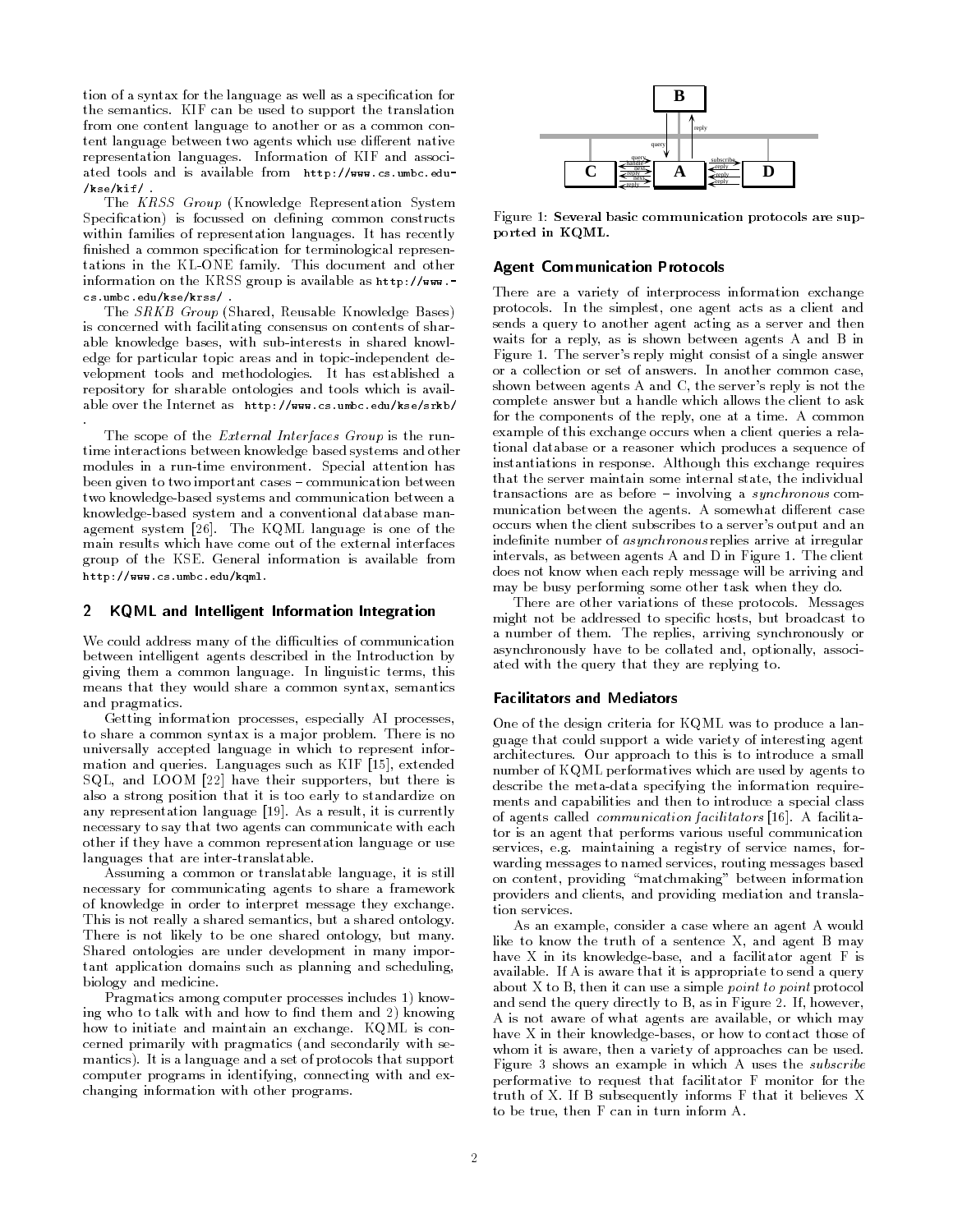

Figure 2: When A is aware of B and of the appropriateness of querying B about X, a simple point-to-point protocol can be used.

Figure 4 shows a slightly different situation. A asks F to find an agent that can process an  $ask(X)$  performative. B independently informs F that it is willing to accept performatives matching  $ask(X)$ . Once F has both of these messages, it sends B the query, gets a response and forwards it to A.

In Figure 5, A uses a slightly different performative to inform F of its interest in knowing the truth of X. The recruit performative asks the recipient to find an agent that is willing to receive and process an embedded performative. That agent's response is then to be directly sent to the initiating agent. Although the difference between the examples used in Figures 3 and 5 are small for a simple ask query, consider what would happen if the embedded performative was subscribe(ask-all $(X)$ ).

As a final example, consider the exchange in Figure 6 in which A asks F to "recommend" an agent to whom it would be appropriate to send the performative  $ask(X)$ ). Once F learns that B is willing to accept  $ask(X)$  performatives, it replies to A with the name of agent B. A is then free to initiate a dialog with B to answer this and similar queries.

From these examples, we can see that one of the main functions of facilitator agents is to help other agents find appropriate clients and servers. The problem of how agents find facilitators in the first place is not strictly an issue for KQML and has a variety of possible solutions.

Current KQML-based applications have used one of two simple techniques. In the PACT project  $[7]$ , for example, all agents used a central, common facilitator whose location was a parameter initialized when the agents were launched. In the ARPI applications [5], finding and establishing contact with a local facilitator is one of the functions of the KQML API. When each agent starts up, its KQML router module announces itself to the local facilitator so that it is registered in the local database. When the application exits, the router sends another KQML message to the facilitator, removing the application from the facilitator's database. By



Figure 3: Agent A can ask facilitator agent F to monitor for changes in its knowledge-base. Facilitators are agents that deal in knowledge about the information services and requirements of other agents and oer such services as forwarding, brokering, recruiting and content-based routing.



Figure 4: The broker performative is used to ask a facilitator agent to find another agent which can process a given performative and to receive and forward the reply.

convention, a facilitator agent should be running on a host machine with the symbolic address *facilitator.domain* and listening to the standard KQML port.

Scaling up to a national-scale information enterprise will require the incorporation of new techniques. The current Internet Domain Name Servers (DNS) use a very simple, yet robust technique for mapping symbolic names into internet IP addresses. Similar techniques can be used to map symbolic agent "names" into specific agent references that can be used to contact the agent. What will be involved is the development of a hierarchical "ontology" for organizing information that is orthogonal to the hierarchical scheme used to organize the Internet. Figure 7 shows such an agent which could function as such facilitator-agent-server.

# The role of KQML

As a communication language for intelligent information agents, KQML draws on work in both distributed systems and *distributed AI* and offers a level of abstraction that should be useful to both.

With respect to distributed software systems in general, KQML provides an abstraction of a process as an information agent as a knowledge-based system (KBS). The KBS model easily subsumes a broad range of commonly used information agent models in use today, including database management systems, hypertext systems, server-oriented soft ware (e.g. finger demons, mail servers, HTML servers, etc), simulations, etc. Such systems can usually be modeled as having two virtual knowledge bases - one representing the agent's information store (i.e., beliefs) and the other representing its intentions (i.e., goals). We hope that future standards for interchange and interoperability languages and protocols will be based on this very powerful and rich model. This will avoid the built-in limitations of more constrained models (e.g., that of a simple remote procedure call or relational database query) and also make it easier to integrate truly intelligent agents with simpler and more mundane information clients and servers. Current KQML implementations have used standard communication and messaging protocols as a transport layer, including TCP/IP, email, Linda, HTTP, and CORBA. As standards in this area evolve and



Figure 5: The recruit performative is used to ask a facilitator agent to find an appropriate agent to which an embedded performative can be forwarded. Any reply is returned directly to the original agent.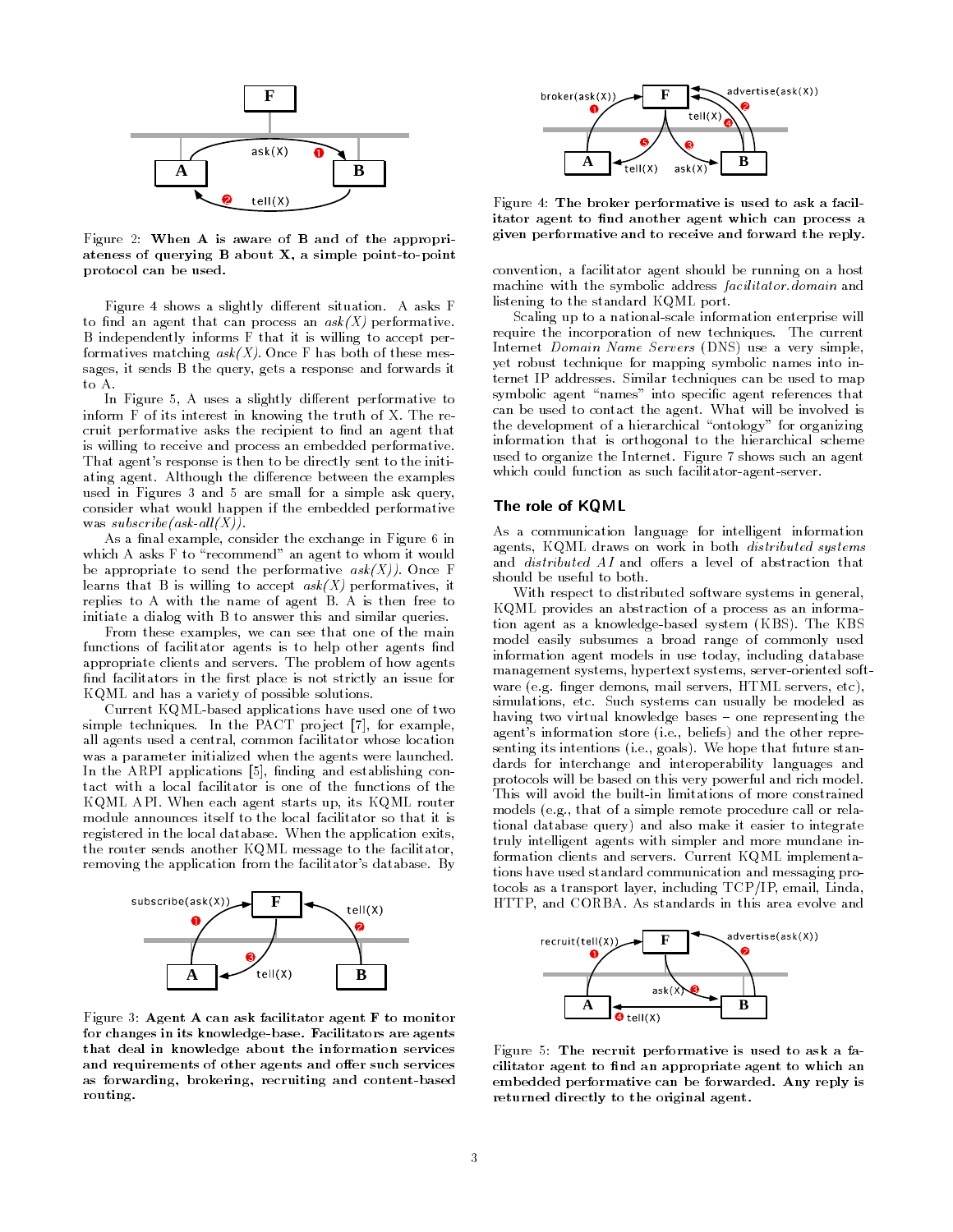

Figure 6: The recommend performative is used to ask a facilitator agent to respond with the "name" of another agent which is appropriate for sending a particular performative.

new standards are introduced, we expect that KQML implementations will use them.

The contribution that KQML makes to Distributed AI research is to offer a standard language and protocol that intelligent agents can use to communicate among themselves as well as with other information servers and clients. The independence of the communication and content languages affords a flexibility which is quite useful. In designing KQML, our goal is to build in the primitives necessary to support all of the interesting agent architectures currently in use. If we have been successful, then KQML should serve to be a good tool for DAI research, and, if used widely, should enable greater research collaboration among DAI researchers.

#### 3 3 The KQML Language

Communication takes place on several levels. The content of the message is only a part of the communication. Being able to locate and engage the attention of someone you want to communicate with is a part of the process. Packaging your message in a way which makes your purpose in communicating clear is another.

When using KQML, a software agent transmits content messages, composed in a language of its own choice, wrapped inside of a KQML message. The content message can be expressed in any representation language and written in either ASCII strings or one of many binary notations (e.g. network independent XDR representations). All KQML implementations ignore the content portion of the message except to the extent that they need to recognize where it begins and

The syntax of KQML is based on a balanced parenthesis list. The initial element of the list is the performative and the remaining elements are the performative's arguments as keyword/value pairs. Because the language is relatively simple, the actual syntax is not signicant and can be changed if necessary in the future. The syntax reveals the roots of the initial implementations, which were done in Common Lisp, but has turned out to be quite flexible.

KQML is expected to be supported by an software substrate which makes it possible for agents to locate one another in a distributed environment. Most current implemenother in a distributed environment. Most current implementations come with custom environments of this type; these are commonly based on helper programs called routers or facilitators. These environments are not a specified part of KQML. They are not standardized and most of the current KQML environments will evolve to use some of the or Microsoft's OLE2, as they become more widely used.

The KQML language supports these implementations by allowing the KQML messages to carry information which is



Figure 7: Some facilitator agents will specialize in knowing how to contact other agents (among other things) and can thus act as "agent-servers".

useful to them, such as the names and addresses of the sending and receiving agents, a unique message identifier, and notations by any intervening agents. There are also optional features of the KQML language which contain descriptions of the content: its language, the ontology it assumes, and some type of more general description, such as a descriptor naming a topic within the ontology. These optional features make it possible for the supporting environments to analyze, route and deliver messages based on their content, even though the content itself is inaccessible.

The forms of these parts of the KQML message may vary, depending on the transport mechanism used to carry the KQML messages. In implementations which use TCP streams as the transport mechanism, they appear as fields in the body of the message. In an earlier version of KQML, these fields were kept in reserved locations, in an outer wrapper of the message, to emphasize the difference from other fields. In other transport mechanisms the syntax and content of these message may be different. For example, in the E-mail implementation of KQML, these fields are embedded in KQML mail headers.

The set of performatives forms the core of the language. It determines the kinds of interactions one can have with a KQML-speaking agent. The primary function of the performatives is to identify the protocol to be used to deliver the message and to supply a speech act which the sender attaches to the content. The performative signifies that the content is an assertion, a query, a command, or any other mutually agreed upon speech act. It also describes how the sender would like any reply to be delivered, that is, what protocol will be followed.

Conceptually, a KQML message consists of a performative, its associated arguments which include the real content of the message, and a set of optional arguments transport which describe the content and perhaps the sender and receiver. For example, a message representing a query about the price of a share of IBM stock might be encoded as:

(ask-one:content (PRICE IBM ?price):receiver stock-server:language LPROLOG:ontology NYSE-TICKS)

emerging commercial frameworks, such as OMG's CORBA<br>M: (A) OUEQ the late of the state of the state of the state of the state of the state of the state of the state of the state of the state of the state of the state of the In this message, the KQML performative is ask-one, the content is (price ibm ?price), the ontology assumed by the query is identied by the token nyse-ticks, the receiver of the message is to be a server identified as stock-server and the query is written in a language called LPROLOG. A similar query could be conveyed using standard Prolog as the con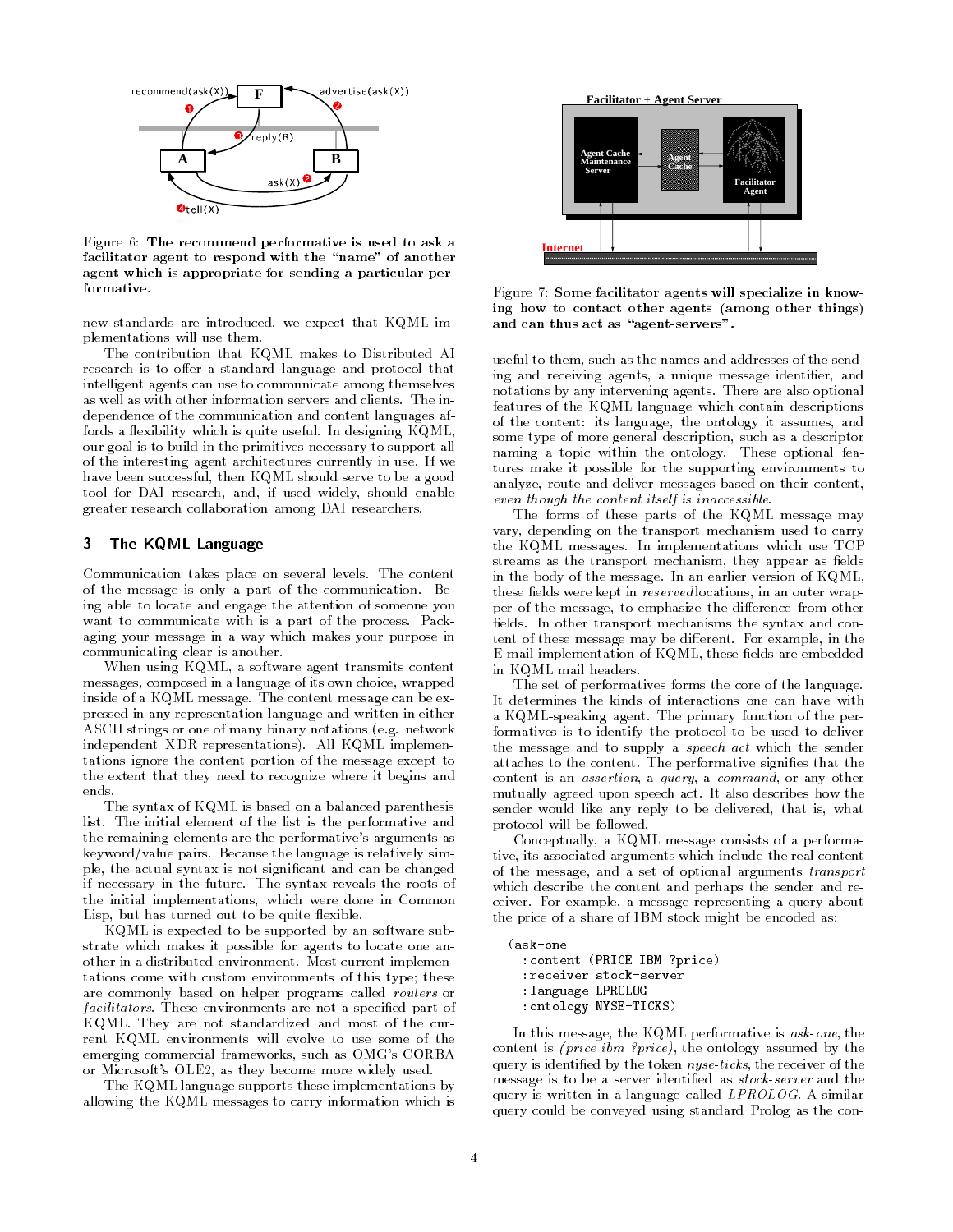tent language in a form that requests the set of all answers as:

```
(ask-all:content "price(IBM, [?price, ?time])":receiver stock-server:language standard_prolog:ontology NYSE-TICKS)
```
The first message asks for a single reply; the second asks for a set as a reply. If we had posed a query which had a large number of replies, would could ask that they each be sent separately, instead of as a single large collection by changing the performative. (To save space, we will no longer repeat fields which are the same as in the above examples.)

```
(stream-all;;?VL is a large set of symbols:content (PRICE ?VL ?price))
```
The stream-all performative asks that a set of answers be turned into a set of replies. To exert control of this set of reply messages we can wrap another performative around the preceding message.

```
(standby:content (stream-all:content (PRICE ?VL ?price)))
```
The standby performative expects a KQML language content and it requests that the agent receiving the request take the stream of messages and hold them and release them one at a time, each time the sending agent transmits a message with the next performative. The exchange of next/reply messages can continue until the stream is depleted or until the sending agent sends either a discard message (i.e. discard all remaining replies) or a rest message (i.e. send all of the remaining replies now). This combination is so useful that it can be abbreviated:

```
(generate:content (PRICE ?VL ?price)))
```
A different set of answers to the same query can be obtained (from a suitable server) with the query:

```
(subscribe:content (stream-all:content (PRICE IBM ?price)))
```
This performative requests all future changes to the answer to the query, i.e. it is a stream of messages which are generated as the trading price of IBM stock changes. An abbreviation for subscribe/stream combination is known a monitor.

```
(monitor:content (PRICE IBM ?price)))
```
Though there is a predefined set of reserved performatives, it is neither a minimal required set nor a closed one. A KQML agent may choose to handle only a few (perhaps one or two) performatives. The set is extensible; a commu nity of agents may choose to use additional performatives if they agree on their interpretation and the protocol associated with each. However, an implementation that chooses to implement one of the reserved performatives must imple ment it in the standard way.

Basic query performatives:

evaluate, ask-if, ask-in, ask-one, ask-all, :::

Multi-response query performatives:

```
\bullet\, stream-in, stream-all, \, \ldots \,
```
Response performatives:

```
\bullet reply, sorry, \cdots
```
Generic informational performatives:

 $\bullet\,$  tell, achieve, cancel, untell, unachieve,  $\, \ldots \,$ 

Generator performatives:

standby, ready, next, rest, discard, generator, :::

Capability-definition performatives:

 $\bullet$  advertise, subscribe, monitor, import, export,  $\ldots$ 

Networking performatives:

register, unregister, forward, broadcast, route, :::

Figure 8: There are about two dozen reserved performative names which fall into seven basic categories.

Some of the reserved performatives are shown in Figure 8. In addition to standard communication performatives such as ask, tell, deny, delete, and more protocol oriented performatives such as subscribe, KQML contains performatives related to the non-protocol aspects of pragmatics, such as *advertise* - which allows an agent to announce what kinds of asynchronous messages it is willing to handle; and recruit - which can be used to find suitable agents for particular types of messages. For example, the server in the above example might have earlier announced:

```
(advertise:ontology NYSE-TICKS:language LPROLOG:content (monitor:content (PRICE ?x ?y)))
```
Which is roughly equivalent to announcing that it is a stock ticker and inviting monitor requests concerning stock prices. This *advertise* message is what justifies the subscriber's sending the monitor message.

#### 4 KQML Software Architectures 4

KQML was not defined by a single research group for a particular project. It was created by a committee of representatives from different projects, all of which were concerned with managing distributed implementations of systems. One was a distributed collaboration of expert systems in the planning and scheduling domain. Another was concerned with problem decomposition and distribution in the CAD/CAM domain. A common concern was the manage ment of a collection of cooperating processes and the simpli fication of the programming requirements for implementing a system of this type. However, the groups did not share a common communication architecture. As a result, KQML does not dictate a particular system architecture, and several different systems have evolved.

Our group has two implementations of KQML. One is written in Common Lisp, the other in C. Both are fully interoperable and are frequently used together. The design of these implementations was motivated by the need to integrate a variety of preexisting expert systems into a collaborating group of processes. Most of the systems involved were never designed to operate in a communication oriented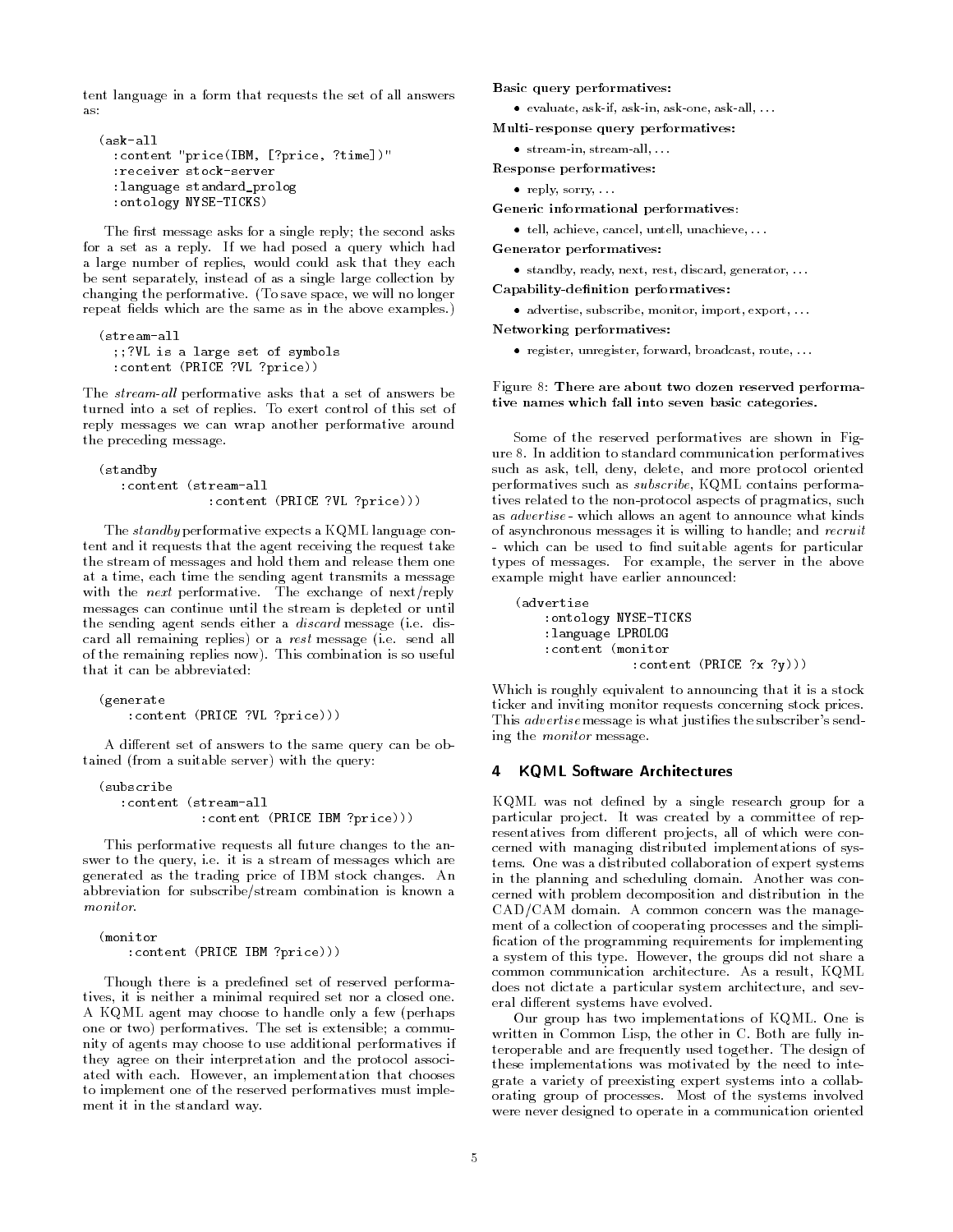

Figure 9: A router gives an application a single interface to the network, providing both client and server capabilities, managing multiple simultaneous connections, and handling some KQML interactions autonomously. The KRIL is the interface to the agent application and provides internal access points to which the router delivers incoming messages, analyzes outgoing messages for appropriate domain tagging and routing, and provides application specic interface and procedures for commu nication access.

environment. The design is built around two specialized programs, a router and a facilitator, and a library of interface routines, called a KRIL.

#### **KOML Routers** KQML Routers

Routers are content independent message routers. Each KQML speaking software agent is associated with its own separate router process. All routers are identical; each is just an executing copy of the same program. A router handles all KQML messages going to and from its associated agent. Because each program has an associated router process, it is not necessary to make extensive changes to each program's internal organization to allow it to asynchronously receive messages from a variety of independent sources. The router provides this service for the agent and provides the agent with a single point of contact for the rest of the network. It provides both client and server functions for the application and manages multiple simultaneous connections with other agents.

The router never looks at the content fields of the messages it handles. It relies on the KQML performatives and its arguments. If an outgoing KQML message specifies a particular Internet address, the router directs the message to it. If the message specifies a particular service, the router will attempt to find an Internet address for that service and deliver the message to it. If the message only provides a description of the content (e.g. query, :ontology "geo-domain- $3$ ", :language "Prolog", etc.) the router may attempt to find a server which can deal with the message and it will deliver it there, or it may choose to forward it to a smarter com munication agent which may be willing to route it. Routers can be implemented with varying degrees of sophistication  ${}$  they can not guarantee to deliver all messages.

#### **KOML Facilitators** KQML Facilitators

To deliver messages that are incompletely addressed, routers rely on facilitators. A facilitator is a network application which provides useful network services. It maintains a registry of service names; it will forward messages on request to named services. It may provide matchmaking services between information providers and consumers. Facilitators are actual network software agents which have their own

KQML routers to handle their traffic and deal exclusively in KQML messages. There is typically one facilitator for each local group of agents. This can translate into one facilitator per local site or one per project; there may be multiple local facilitators to provide redundancy. When each application starts up, its router announces itself to the local facilitator so that it is registered in the local database. When the application exits, the router sends another KQML message to the facilitator, removing the application from the facilitator's database. In this way applications can find each other without there having to be a hand maintained list of local services.

# KQML KRILs

Since the router is a separate process from the application, it is necessary to have a programming interface between the application and the router. This application program interface (API) is called a KRIL (KQML Router Interface Library). While the router is a separate process, with no understanding of the content field of the KQML message, the KRIL API is embedded in the application and has access to the application's tools for analyzing the content. While there is only one piece of router code, which is instantiated for each process, there can be various KRILs, one for each application type and one for each application language. The general goal of the KRIL is to make access to the router as simple as possible for the programmer.

To this end, a KRIL can be as tightly embedded in the application, or even the application's programming language, as is desirable. For example, an early implementation of KQML featured a KRIL for the Prolog language which had only a simple declarative interface for the programmer. During the operation of the Prolog interpreter, whenever the Prolog database was searched for predicates, the KRIL would intercept the search; determine if the desired predicates were actually being supplied by a remote agent; for mulate and pose an appropriate KQML query; and return the replies to the Prolog interpreter as though they were recovered from the internal database. The Prolog program itself contained no mention of the distributed processing going on except for the declaration of which predicates were to be treated as remote predicates.

It is not necessary to completely embed the KRIL in the application's programming language. A simple KRIL generally provides two programmatic entries. For initiating a transaction there is a send-kqml-message function. This accepts a message content and as much information about the message and its destination as can be provided and returns either the remote agent's reply (if the message transmission is synchronous and the process blocks until a reply is received) or a simple code signifying the message was sent. For handling incoming asynchronous messages, there is usually a declare-message-handler function. This allows the application programmer to declare which functions should be invoked when messages arrive. Depending on the KRILs capabilities, the incoming messages can be sorted according to performative, or topic, or other features, and routed to different message handling functions.

In addition to these programming interfaces, KRILs accept different types of declarations which allow them to register their application with local facilitators and contact remote agents to advise them that they are interested in receiving data from them. Our group has implemented a variety of experimental KRILs, for Common Lisp, C, Prolog, Mosaic, SQL, and other tools.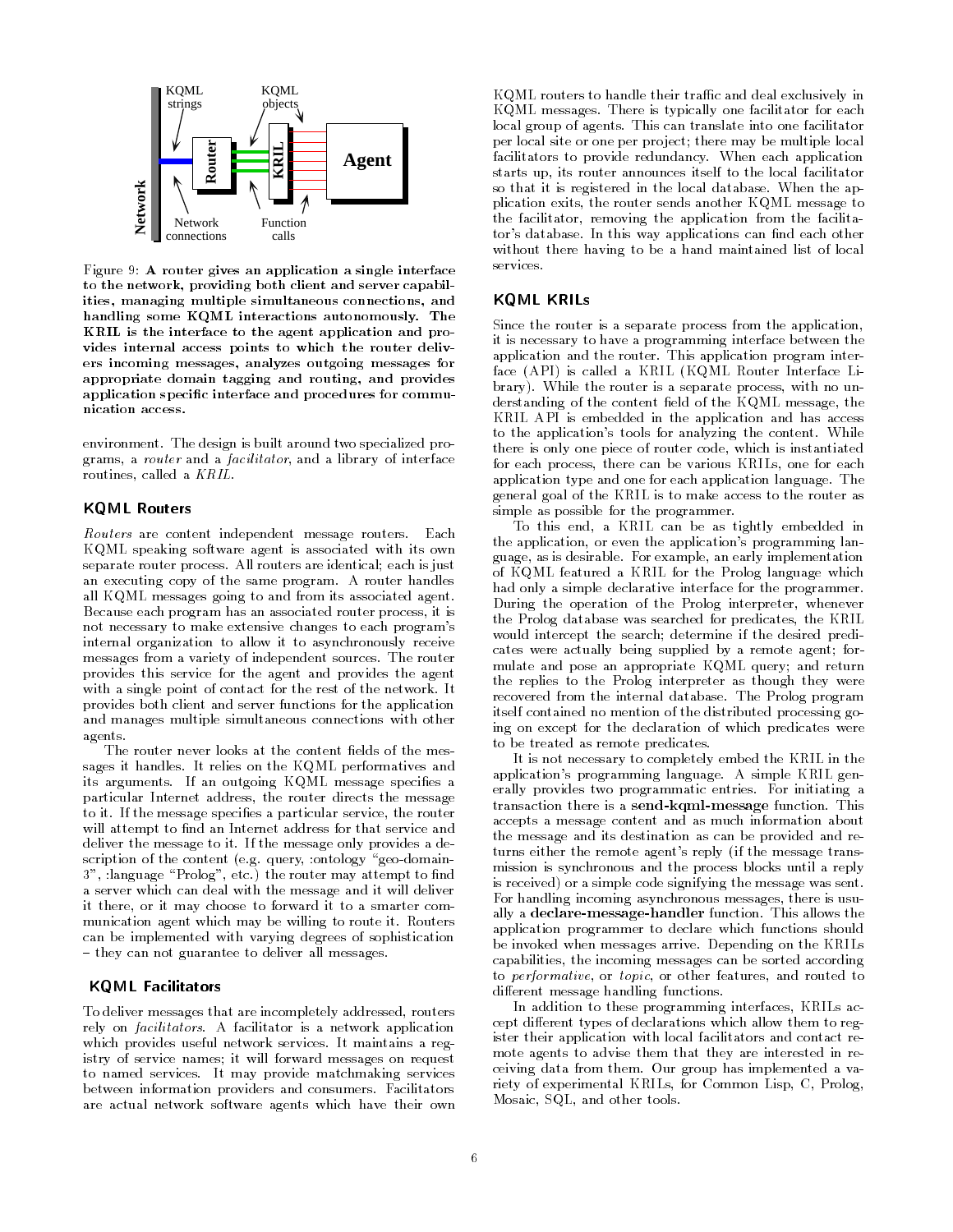### 5 Experience with KQML

The KQML language and implementations of the protocol have been used in several prototype and demonstration systems. The applications have ranged from concurrent design and engineering of hardware and software systems, military transportation logistics planning and scheduling, flexible architectures for large-scale heterogeneous information systems, agent-based software integration and cooperative information access planning and retrieval. KQML has the potential to signicantly enhance the capabilities and functionality of large-scale integration and interoperability efforts now underway in communication and information technology such as the national information infrastructure and OMG's CORBA, as well as in application areas electronic commerce, health information systems and virtual enterprise integration. The content languages used have included languages intended for knowledge exchange including the Knowledge Interchange Format (KIF) and the Knowledge Representation Specication Language (KRSL) [21] as well as other more traditional languages such as SQL. Early experimentations with KQML began in 1990. The following is a representative selection of applications and experiments developed using KQML.

The design and engineering of complex computer systems, whether exclusively hardware or software systems or both, today involves multiple design and engineering disciplines. Many such systems are developed in fast cycle or concurrent processes which involve the immediate and continual consideration of end-product constraints, e.g., marketability, manufacturing planning, etc. Further, the design, engineering and manufacturing components are also likely to be distributed across organizational and company boundaries. KQML has proved highly effective in the integration of diverse tools and systems enabling new tool interactions and supporting a high-level communication infrastructure reducing integration cost as well as flexible communication across multiple networking systems. The use of KQML in these demonstrations has allowed the integrators to focus on what the integration of design and engineering tools can accomplish and appropriately deemphasized how the tools communicate [17, 23, 8, 10].

We have used KQML as the communication language in several technology integration experiments in the ARPA Rome Lab Planning Initiative. One of these experiments supported an integrated planning and scheduling system for military transportation logistics linking a planning agent (in SIPE [30, 4]), with a scheduler (in Common Lisp), a knowledge base (in LOOM [22]), and a case based reasoning tool (in Common Lisp). All of the components integrated were preexisting systems which were not designed to work in a cooperative distributed environment.

In a second experiment, we developed a information agent consisting of CoBASE [6], a cooperative front-end, SIMS [1, 2], an information mediator for planning information access, and LIM [26], an information mediator for translating relational data into knowledge structures. CoBASE processes a query, and, if no responses are found relaxes the query based upon approximation operators and domain se mantics and executes the query again. CoBASE generates a single knowledge-based query for SIMS which using knowledge of different information sources selects which of several information sources to access, partitions the query and optimizes access. Each of the resulting queries in this experiment is sent to a LIM knowledge server which answers the query by creating ob jects from tuples in a relational

database. A LIM server front-ends each different database. This experiment was run over the internet involving three, geographically dispersed sites.

Agent-Base Software Integration [18] is an effort underway at Stanford University which applying KQML as an integrating framework for general software systems. Using KQML, a federated architecture incorporating a highly sophisticated facilitator is developed which supports an agentbased view of software integration and interoperation [16]. The facilitator in this architecture is an intelligent agent used to process and reason about the content of KQML messages supporting tighter integration of disparate soft ware systems. ware systems. The system is the system of the system of the system of the system of the system of the system of

We have also successfully used KQML in other smaller demonstrations integrating distributed clients (in C) with mediators which were retrieving data from distributed databases. Mediators are not just limited distributed database access. In another demonstration, we experimented with a KQML URL for the World Wide Web. The static nature of links within such hypermedia structures lends itself to be extended with virtual and dynamic links to arbitrary information sources as can be supported easily with KQML.

#### **Conclusion** 6.

This paper has described KQML - a language and associated protocol by which intelligent software agents can communicate to share information and knowledge. We believe that KQML, or something very much like it, will be important in building the distributed agent-oriented information systems of the future.

The design of KQML has continued to evolve as the ideas are explored and feedback is received from the prototypes and the attempts to use them in real testbed situations. Furthermore, new standards for sharing persistent objectoriented structures are being developed and promulgated, such as OMG's CORBA specication and Microsoft's OLE 2.0. Should any of these become widely used, it will be worthwhile to evolve KQML so that its key ideas the collection of reserved performatives, the support for a variety of information exchange protocols, the need for an information based directory service can enhance these new information exchange languages.

Additional information on KQML, including papers, language specications, access to APIs, information on email discussion lists, etc, can be obtained via the world wide web as http://www.cs.umbc.edu/kqml/ and via ftp from ftp.cs.  $m \sim 2$  is a contract to public  $\mu$  in equation  $\mu$ .

### References

- [1] Yigal Arens. Planning and reformulating queries for semantically-modeled multidatabase systems. In First International Conference on Information and Knowledge Management, October 1992.
- [2] Yigal Arens, Chin Chee, Chun-Nan Hsu, Hoh In, and Craig A. Knoblock. Query processing in an information mediator. In Proceedings of the ARPA/Rome Lab 1994 Know ledge-Based Planning and Scheduling Initiative Workshop, February 1994.
- [3] External Interfaces Working Group ARPA Knowledge Sharing Initiative. Specification of the KQML agentcommunication language. Working paper. Available as http://www.cs.umbc.edu/kqml/papers/kqml-spec.ps, December 1992.